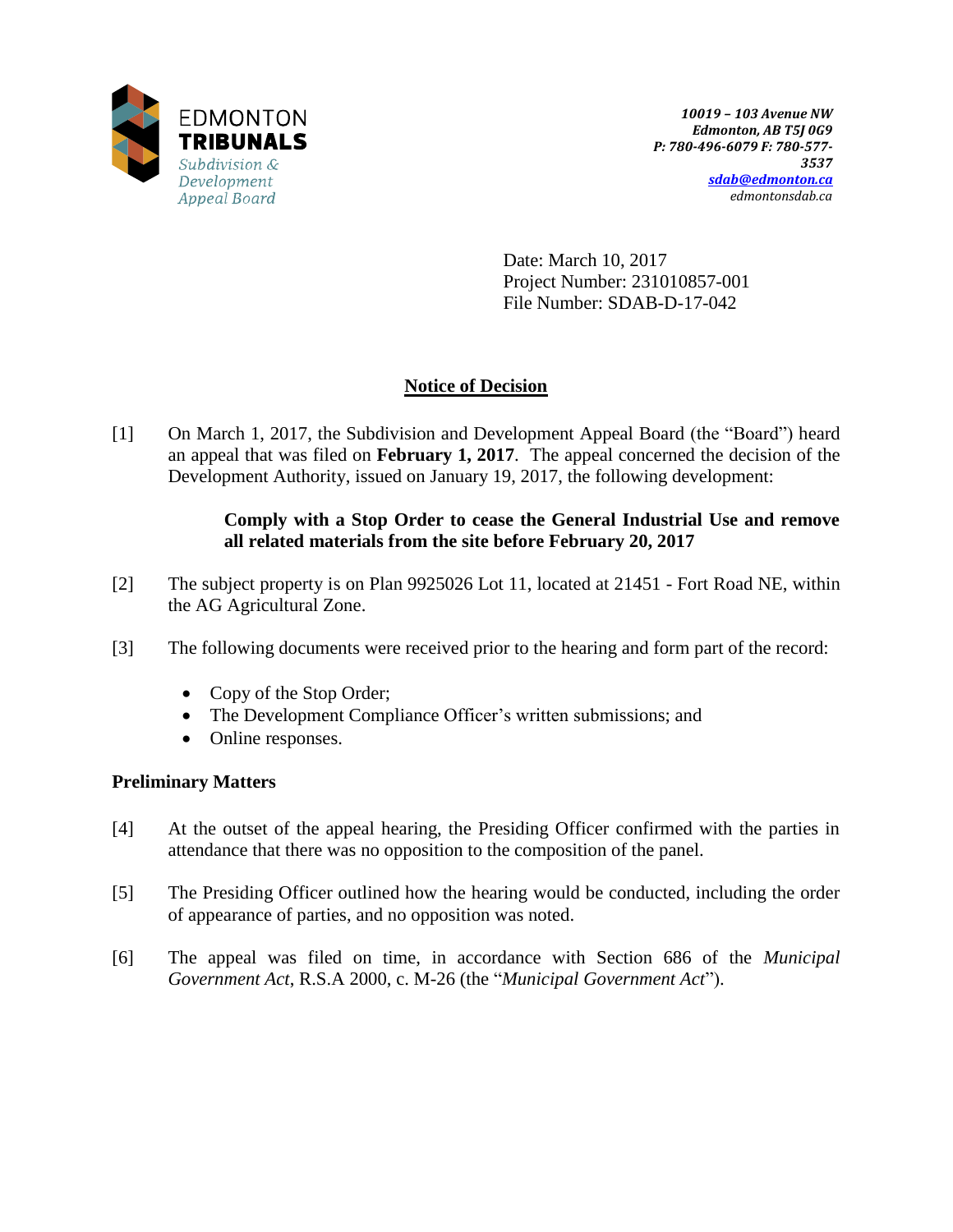#### **Summary of Hearing**

- *i) Position of Mr. Burchak, who was speaking on behalf of the Appellant, Mr. H. Boparai*
- [7] Mr. Burchak stated that Mr. Boparai is asking for a one year extension to comply with the Stop Order.
- [8] It will cost between \$500 to \$800 to remove each truck as they will need to be towed and will total approximately \$10,000 to \$15,000.
- [9] The additional time will be a financial help to the Appellant.
- [10] The trucks are frozen to the ground and extending the time will allow for the ground to thaw for easy removal.
- [11] The Board pointed out that granting a one year extension would result in the trucks still being onsite in winter months. Mr. Burchak stated that the Appellant just needs time over the summer to make sure everything can be easily removed.
- [12] In response to a question, Mr. Burchak stated that the Appellant will not continue to repair vehicles onsite if an extension is granted.
	- *ii) Position of the Development Officer, Mr. M. Doyle*
- [13] Mr. Doyle does not have a presentation since the Appellant is not contesting the Stop Order.
- [14] The Appellant was advised of the problems regarding his use of the property in September 2016 and now it is March 2017, so he feels the Appellant has had more than sufficient time to deal with the problems. Development Compliance felt it was necessary to issue the Stop Order because the Appellant was not dealing with the issues in a timely manner.
- [15] In response to questions from the Board regarding the Appellant's position that spending \$15,000 to deal with the issue in a short period of time would be a hardship, Mr. Doyle responded that the Appellant has had since September 2016 to deal with the issue and that financial hardship was not a valid reason to grant an extension for an illegal Use. Also, he noted that this improper use of the property is affecting the neighbourhood.
- [16] He stated that the Stop Order could be complied with in approximately one month or perhaps two months at the most.
- [17] He expressed the opinion that, while removing the heavy equipment in the winter while the gravel road leading to the property is frozen would cause less damage to the road, it is a relatively short distance to Manning Drive. This means that any damage to the gravel road would be minimal even if the equipment were moved in the summer months.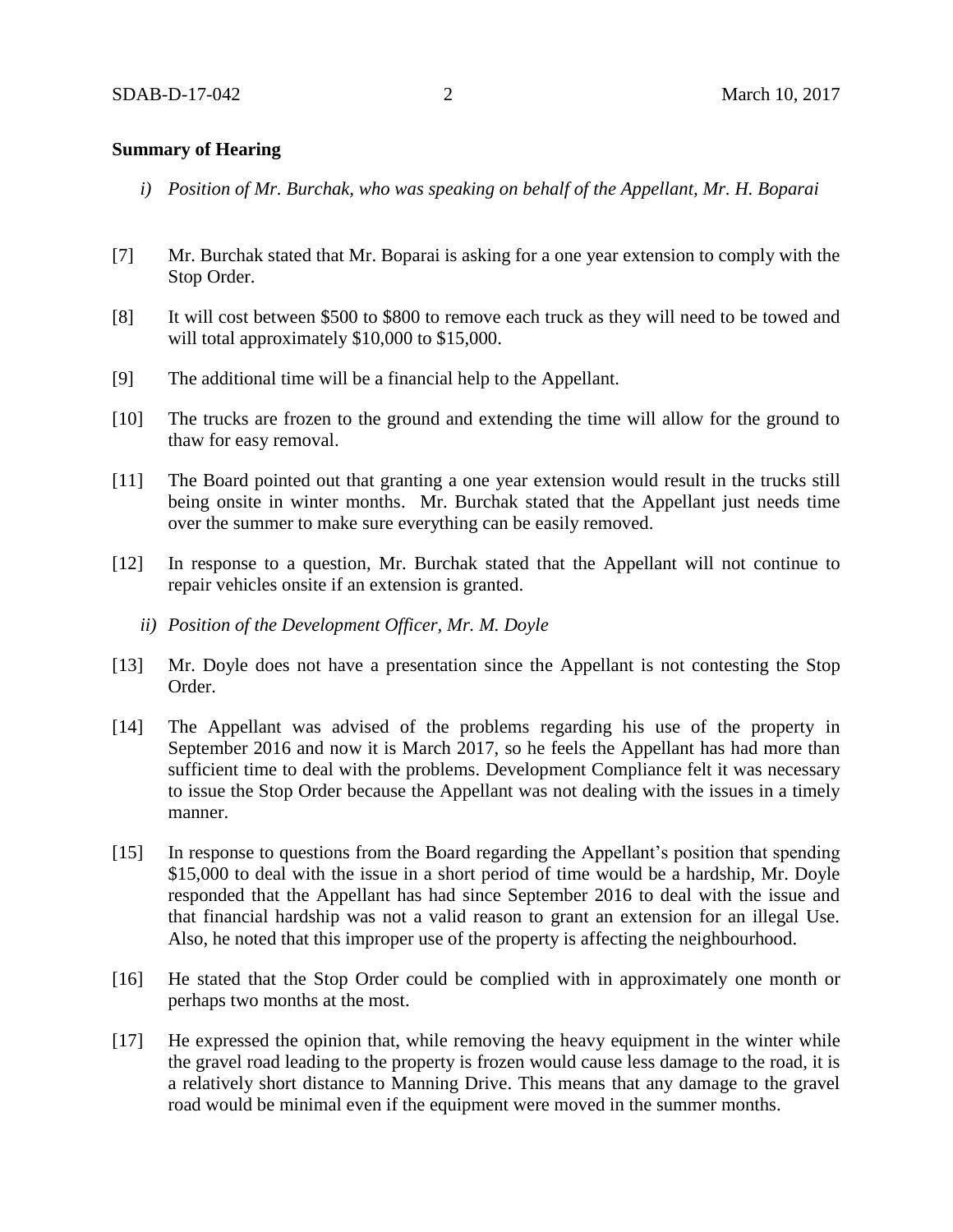- [18] He confirmed that some of the vehicles have already been removed from the subject Site.
	- *iii) Rebuttal of the Appellant, Mr. H. Boparai*
- [19] He reiterated that the main issue to complying with the Stop Order is incurring all the cost to remove the vehicles in a short time period.

#### **Decision**

[20] The appeal is DENIED and the Stop Order UPHELD.

#### **Reasons for Decision**

- [21] The Stop Order was issued pursuant to Section 645(1) of the *Municipal Government Act.*
- [22] The Appellant has been conducting a General Industrial Use on the property by using the Site for the storage and servicing of heavy commercial trucks. The Site is zoned AG Agricultural. In this zone, General Industrial Use is neither a Permitted nor a Discretionary Use.
- [23] The Appellant's representative did not take issue with the validity of the Stop Order but simply wanted an extension of the deadline to remove the equipment from the property. The reasons he gave for wanting the extension were that some of the trucks were frozen to the ground and that incurring the approximate cost of \$15,000 to clean up the Site in a short period of time would be prohibitive.
- [24] The Board is satisfied that the Stop Order was issued correctly. The only question is whether it is appropriate to grant an extension of the deadline to comply with the Order.
- [25] The Board notes that a violation notice was issued with respect to the property on October 21, 2016. In the period from November 2016 to January 2017 the Appellant removed only eight vehicles from the Site, leaving 22 trucks, two passenger vehicles and four trailers onsite. It was because of the slow pace of compliance that Development Compliance felt it was necessary to issue the Stop Order.
- [26] Further, the Board notes that two of the affected property owners indicated that they want the Stop Order complied with. One of them voiced concerns about constant heavy truck traffic entering and leaving the Site, the noise from power tools in the evenings and on weekends and the unsightly conditions on the property.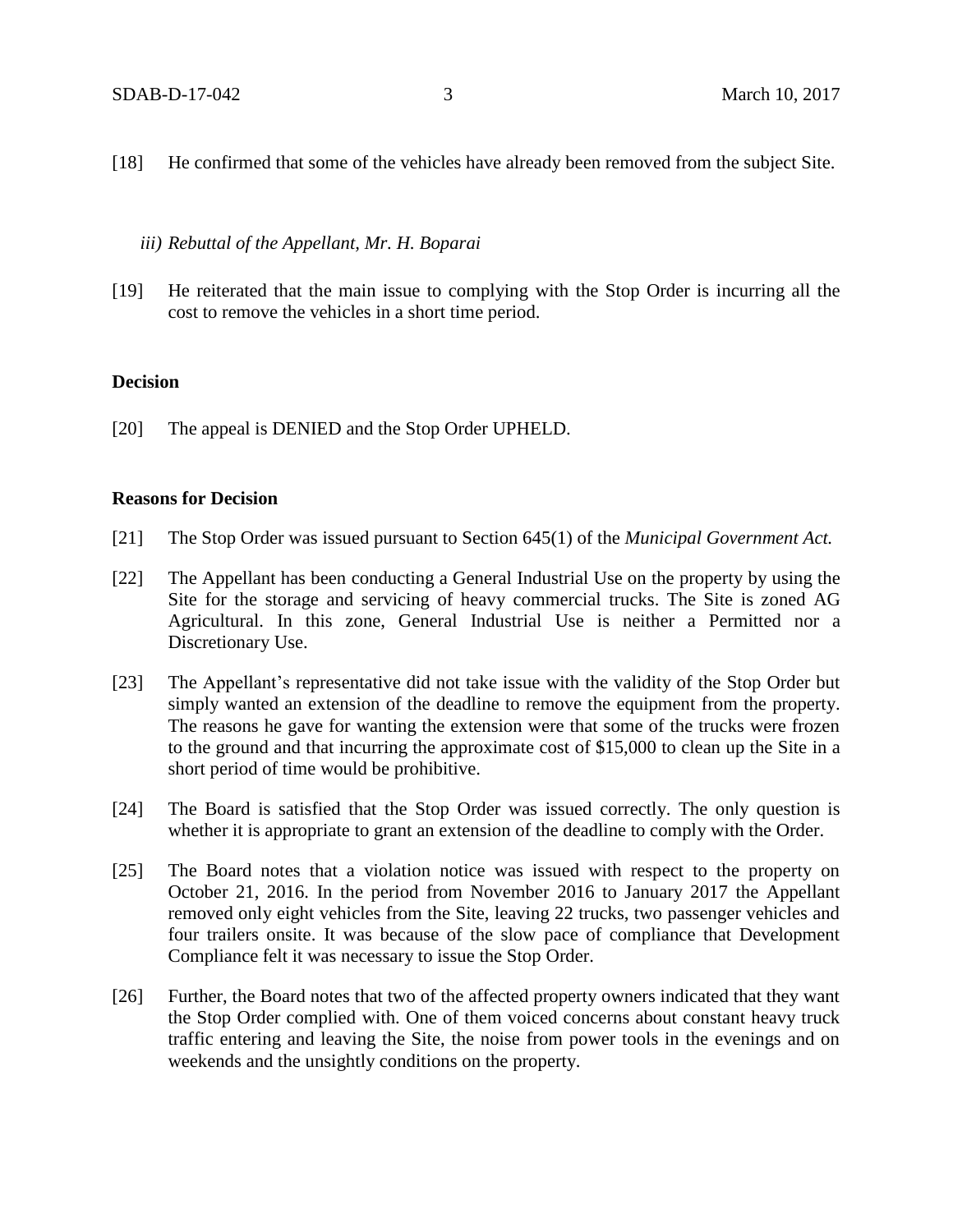- [27] In the circumstances, the Board is of the view that the illegal Use on the property is significantly interfering with the use and enjoyment of neighbouring parcels of land and should be dealt with expeditiously. The Board is also of the opinion that the fact that some of the trucks are frozen to the ground will not prevent them from being moved. The Board feels that the Appellant has had adequate time to deal with the problem and the request to extend the deadline for a year is unreasonable.
- [28] The Board is confident that the Development Compliance Officer will consult with the Appellant with respect to the timing and the enforcement of the Stop Order.

Mr. M. Young, Presiding Officer Subdivision and Development Appeal Board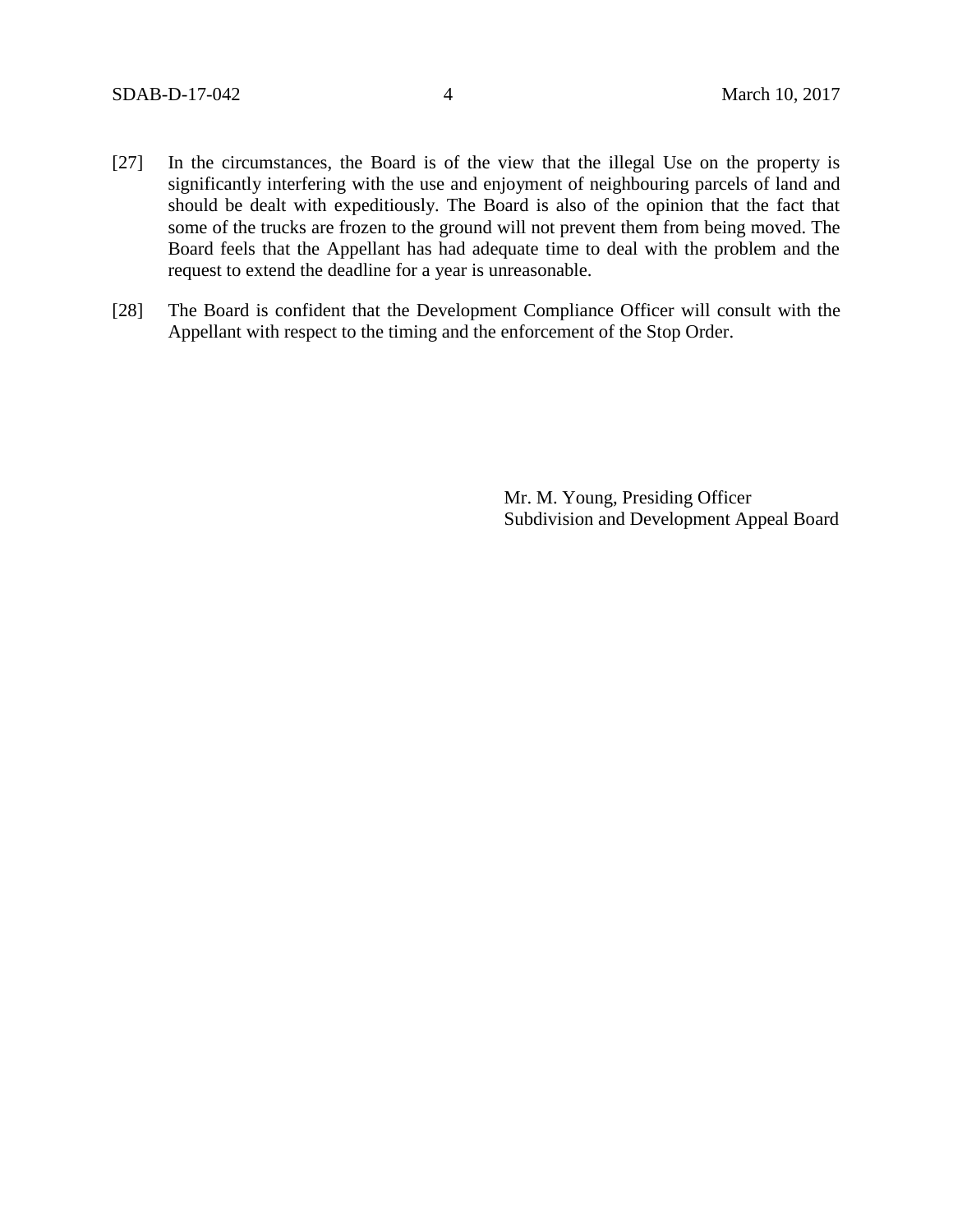## **Important Information for the Applicant/Appellant**

- 1. This decision may be appealed to the Alberta Court of Appeal on a question of law or jurisdiction under Section 688 of the *Municipal Government Act*, RSA 2000, c M-26. If the Subdivision and Development Appeal Board is served with notice of an application for leave to appeal its decision, such notice shall operate to suspend the Development Permit.
- 2. When a decision on a Development Permit application has been rendered by the Subdivision and Development Appeal Board, the enforcement of that decision is carried out by the Sustainable Development Department, located on the 5th Floor, 10250 – 101 Street, Edmonton.

*NOTE: The City of Edmonton does not conduct independent environmental checks of land within the City. If you are concerned about the stability of this property for any purpose, you should conduct your own tests and reviews. The City of Edmonton, when issuing a development permit, makes no representations and offers no warranties as to the suitability of the property for any purpose or as to the presence or absence of any environmental contaminants on the property.*